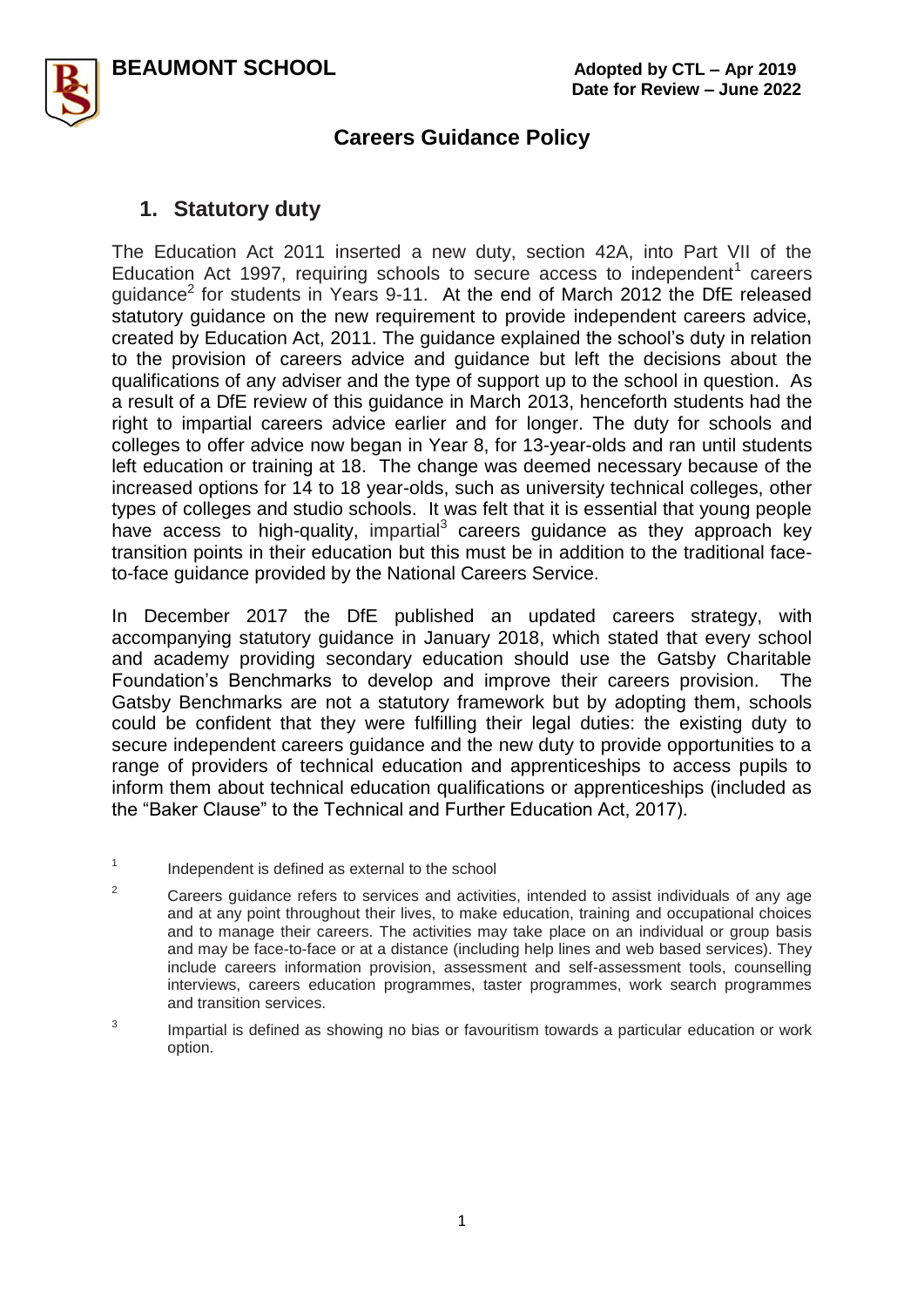



# **Requirements and expectations of schools (DfE, January 2018)**

| <b>Timing</b>                                                          | <b>Action</b>                                                                                                                                                                                                                                                                                                      |
|------------------------------------------------------------------------|--------------------------------------------------------------------------------------------------------------------------------------------------------------------------------------------------------------------------------------------------------------------------------------------------------------------|
| Ongoing<br>(legal duty came into force in<br>September 2012)           | Every school must ensure that pupils<br>are provided with independent careers<br>guidance from year 8 to year 13.                                                                                                                                                                                                  |
| From January 2018<br>(legal duty came into force on 2 January<br>2018) | Every school must ensure that there is<br>٠<br>an opportunity for a range of education<br>and training providers to access all<br>pupils in year 8 to year 13 for the<br>purpose of informing them about<br>approved technical education<br>qualifications or apprenticeships.                                     |
|                                                                        | Every school must publish a policy<br>statement setting out their<br>arrangements for provider access and<br>ensure that it is followed, as set out in<br>the "Baker Clause".                                                                                                                                      |
| From January 2018 to end 2020                                          | Every school should begin using the<br>٠<br>Gatsby Benchmarks to improve<br>careers provision now, and meet them<br>by the end of $2020$ [see Annexe 2].                                                                                                                                                           |
|                                                                        | For the employer encounters<br>$\bullet$<br>Benchmark, every school should begin<br>to offer every young person seven<br>encounters with employers - at least<br>one each year from year 7 to year 13<br>- and meet this in full by the end of<br>2020. Some of these encounters<br>should be with STEM employers. |
| From September 2018                                                    | Every school should appoint a named<br>person to the role of Careers Leader<br>to lead the careers programme.                                                                                                                                                                                                      |
| From September 2018                                                    | Every school will be expected to<br>publish details of their careers<br>programme for young people and their<br>parents.                                                                                                                                                                                           |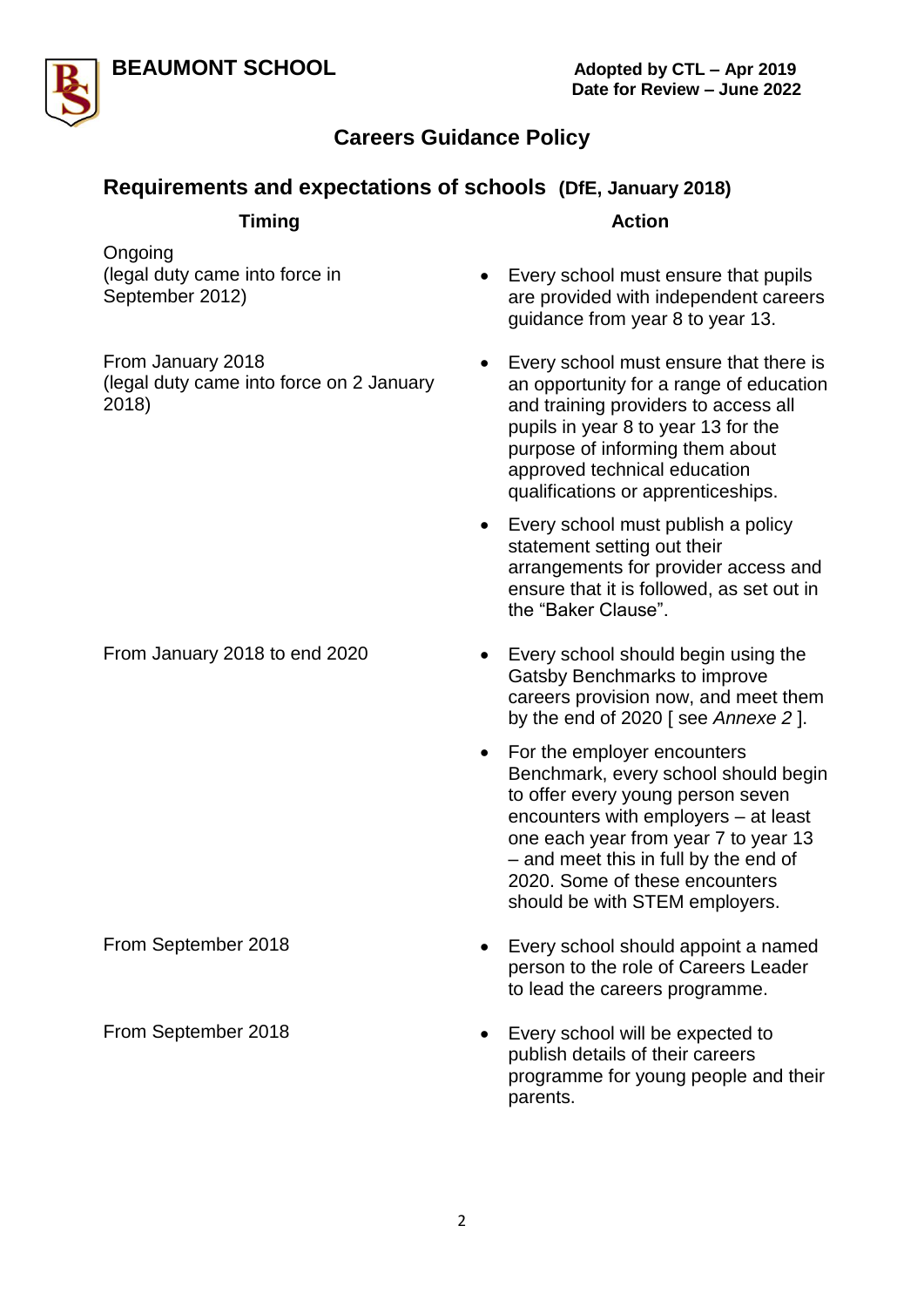

# **2. Policy Aims**

Our aim is to prepare young people to become active, caring and confident citizens who lead rewarding lives. As a school we have a responsibility to prepare students for the time they enter the wider community either through employment or in further training or in continued education. A key element of this preparation must come through the delivery of a coherent Careers Guidance programme. The delivery of this programme must support not only the central aims of the school but should reflect the growing awareness amongst parents, students, staff, colleagues in the support agencies, employers and the wider community that the years spent in secondary education are no longer just concerned with the acquisition of qualifications but are increasingly about the preparation for the world of work.

Careers Guidance will be targeted to the specific needs of all learners; group sessions will either be led by internal knowledgeable staff members or experts external to the school. In all cases the information, advice and guidance will be impartial and will aim to meet the needs of the young people.

Beaumont School will work in partnership with impartial, external and expert careers guidance providers as appropriate to ensure students get good advice on the full range of post-16 options. The statutory guidance makes it clear that face-to-face careers guidance can help students, particularly those from disadvantaged backgrounds, to make informed choices and successful transitions.

Beaumont's Careers Guidance provision aims to develop students' capacity for:

- **Self-Development** to understand themselves and the influences on them
- **Career Exploration** to investigate opportunities in learning and work
- **Career Management** to make and adjust plans to manage change and transition

## **3. Guiding Principles**

Careers Guidance is not just about finding a job but is concerned with preparation for life. It should be:

- long term and continuous, educative in nature and have clearly defined aims
- a developmental and positive process which allows for the individual development of students
- encourage students to ask, "Who will I be?" *not* "What will I be?"
- an essential and integral part of the school's curriculum and be given the time and space for effective delivery: currently within Tutor Periods, the PSHCEE programme and Curriculum Enrichment Days (CEDs)
- help to motivate students by helping to make school and the education process more meaningful.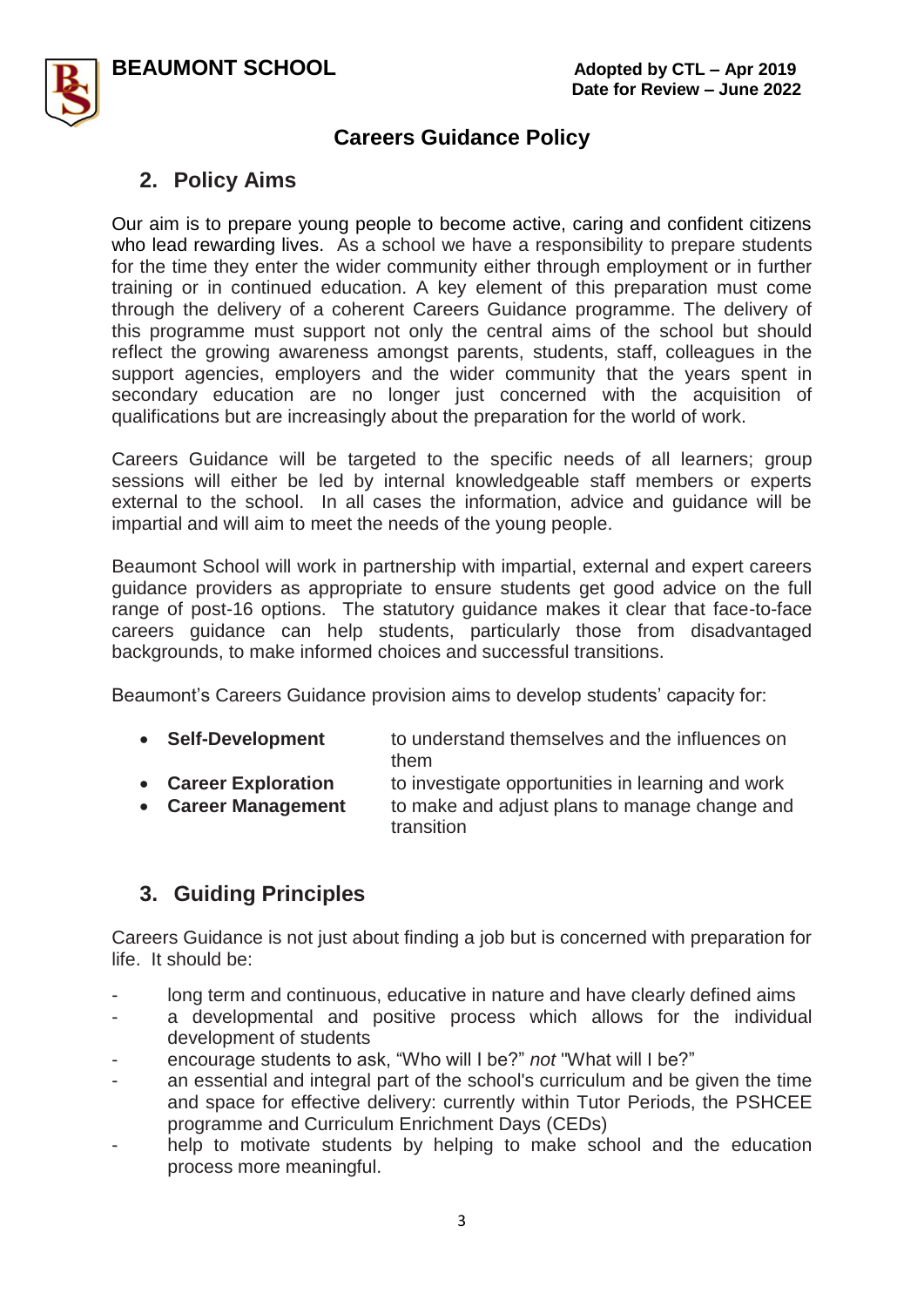

impartial and be in the best interests of the students and should not seek to promote the interests of the school above those of the students.

# **4. Responsibilities of the Governing Body**

Section 42A of the Education Act 1997 requires governing bodies to ensure that all registered pupils at the school are provided with independent careers guidance from year 8 (12-13 year olds) to year 13 (17-18 year olds).

The governing body must ensure that the independent careers guidance provided:

- is presented in an impartial manner, showing no bias or favouritism towards a particular institution, education or work option;
- includes information on the range of education or training options, including apprenticeships and technical education routes;
- is guidance that the person giving it considers will promote the best interests of the pupils to whom it is given.

[ DfE Statutory Guidance, January 2018 ]

The governing body will also ensure that it receives regular reports on the functioning of all aspects of the policy, including those which affect the health and safety of students and will scrutinise these reports through the appropriate committee.

# **5. Careers Guidance Provision**

There is provision and support for all students from Years 7 - 13 with a particular focus at specific transition points relevant to choices and decisions which need to be made. The development and delivery of this support is co-ordinated by the Careers Leader, working in conjunction with the PSHCEE Co-ordinator, Heads of Year, the Work Experience Co-ordinator and SLT colleagues, specifically the Deputy Headteacher overseeing the curriculum.

[ See *Annexe 1* for the current Careers Guidance provision. ]

## **6. Monitoring & Review**

The Careers Leader attends CPD courses, including the YC Hertfordshire IAG annual conference and is a participating member of the SAPG local group of Careers Leaders. The Careers Leader also holds half-termly meetings with the Careers & Enterprise Company (CEC), Enterprise Co-ordinator and Enterprise Adviser (EA) with the aim of developing further the school's Careers Guidance provision and progress towards achieving the Gatsby Framework Benchmarks.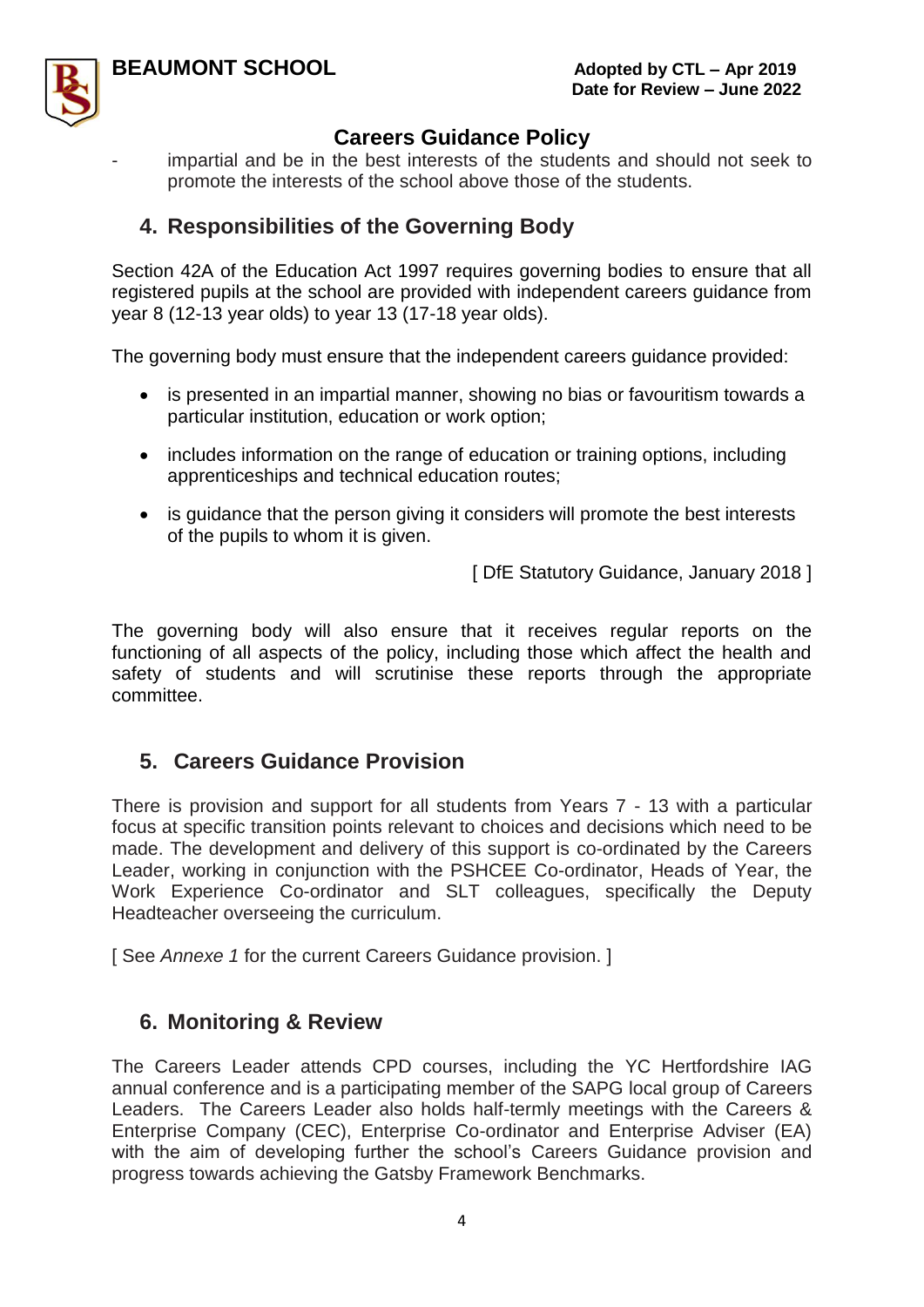



The Careers Leader will report on a regular basis to the Headteacher and Link Governors on the effectiveness of the school's Careers Guidance provision, including information regarding destinations of school leavers as indicated in the Local Authority / YC Hertfordshire annual Activity Survey for Years 11 – 13. Indicators, such as responses in the biennial Kirkland Rowell Student Perceptions questionnaire, feedback from partners (including the Careers Enterprise Company and Work Experience providers) and the annual Activity Survey, destinations data provided by *YC Hertfordshire*, are used to assess the impact of the school's Careers Guidance provision.

### **Approval and review**

This plan has undergone an equality impact assessment in accordance with the school's Public Sector Equality Duty under the Equality Act 2010.

Approved by the Governing Body: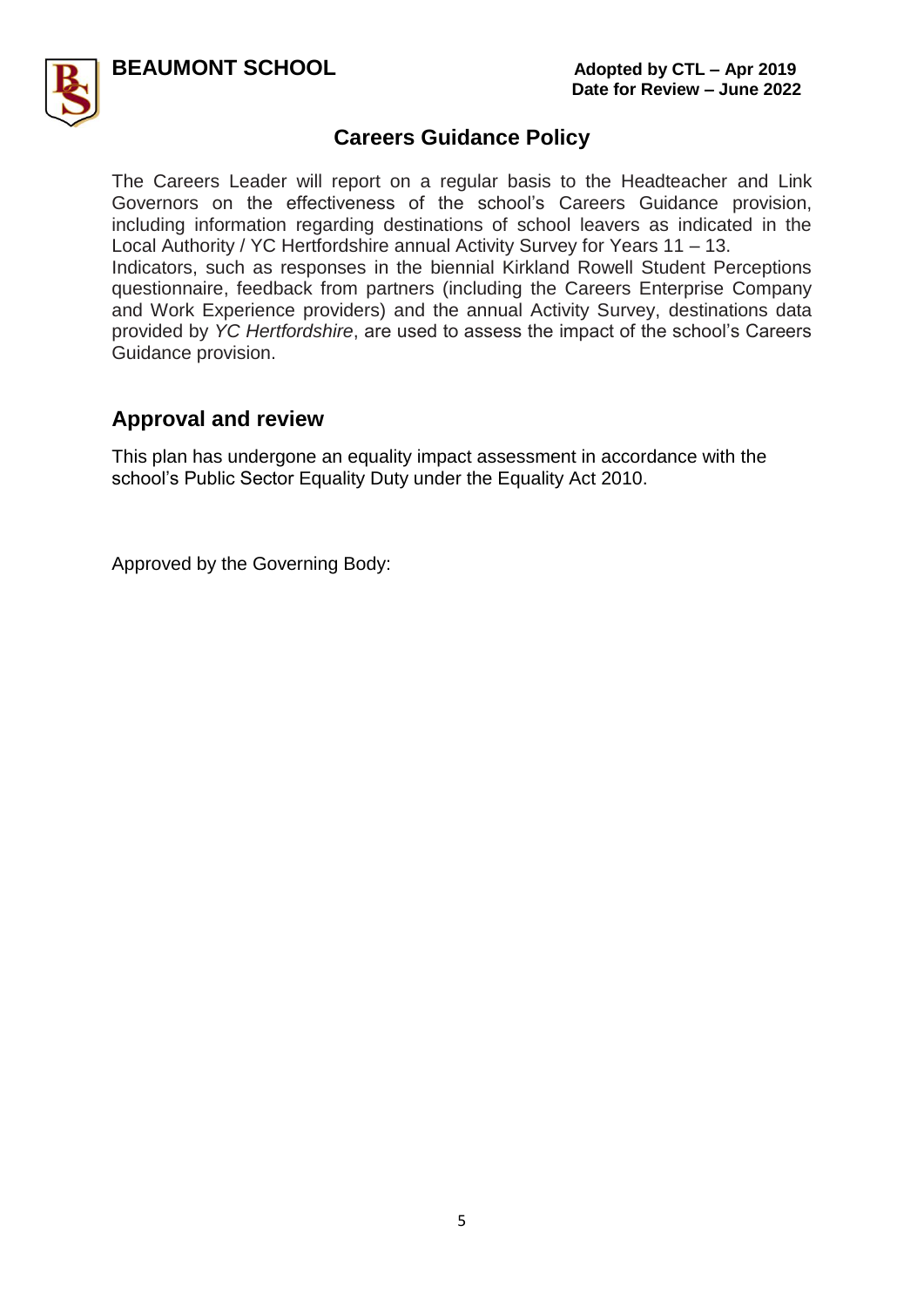

*Annexe 1* Careers Guidance Provision

Set out below is the current, planned Careers Guidance provision for all Beaumont students. This will be adapted and added to as needs or opportunities arise, such as programmes of Extended Work Experience or bespoke, targeted interventions.

#### **KS3 Provision**

#### **Year 7**

A PSHCEE unit on *Careers* covers types of work, a consideration of jobs versus careers and types of income from work.

All Year 7 students spend a day in a working environment, typically a parent's, on a *Work-Shadowing* Curriculum Enrichment Day (CED). Follow-up work in PSHCEE is targeted towards developing students' Self-Development and Careers Exploration as well as Beaumont *Skills for Success*.

#### **Year 8**

A PSHCEE unit on *Careers* explores types of work and careers in more detail as well as the law relating to work under the age of 13.

All Year 8 students participate in an *Entrepreneurship* CED, linked with developing and applying their MFL, Maths, construction and group-work skills. Follow-up work in PSHCEE is targeted towards developing students' Self-Development as well as Beaumont *Skills for Success*.

#### **Year 9**

A PSHCEE unit on *Careers* develops students' group-work and management skills, as well as financial awareness in the Prince's Trust *Million Makers* project. Followup work in PSHCEE is targeted towards developing students' Self-Development as well as Beaumont *Skills for Success*.

As part of the **Year 9 KS4 Options** process, students are able receive individual guidance from their Form Tutors and Subject Teachers (Year 9 Parent Consultation Evening) as well as the Careers Leader and Heads of Subject at the Year 9 Options Evening. All Year 9 students have a guidance meeting with a member of SLT prior to completing the Options process and they are guided in the use of the *Kudos* careers guidance software (available in school and at home) by their Form Tutors in Tutor Periods.

Groups of KS3 students routinely take part in work-related extra-curricular activities, including, the *Robot Rumble* and *Lego Challenge* STEM competitions and events to promote *Women In Engineering* week.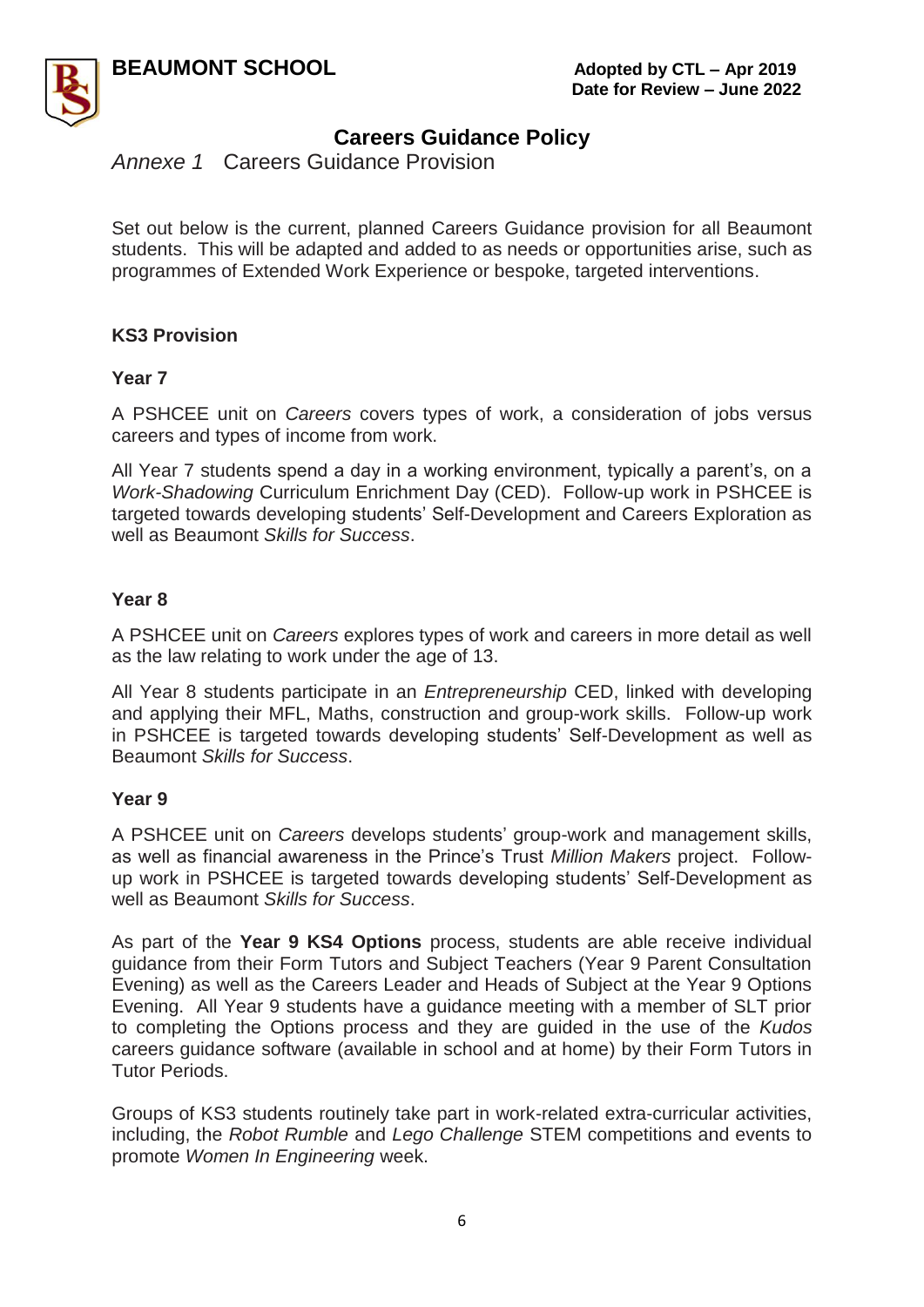

#### **KS4 Provision**

#### **Year 10**

A PSHCEE unit on *Careers* covers Health & Safety in the workplace - related to Work Experience - and writing a CV.

All Year 10 students take part in a week's Work Experience in Summer Term during Curriculum Enrichment Week. Preparatory and follow-up work in Tutor Periods and PSHCEE is targeted towards developing students' Self-Development and Careers Exploration as well as Beaumont *Skills for Success*.

#### **Year 11**

All Year 11 students take part in the *Moving On* CED which comprises a carousel of activities including practising interview techniques, local Labour Market Information, making positive and informed life choices as well as completing assessment tasks to identify their skills and values relating to future employment. The school's *YC Hertfordshire* Personal Adviser takes students through a range of careers, training and higher education websites and the latest resources kept in the school's careers library. The day also includes an on-site 'Careers & Training Fair' where students visit stalls and displays hosted by local and national employers, apprenticeship providers, universities and colleges.

The **Year 11, Post-16 Options** guidance process begins with a *'Pathways at 16+'* Parents Information Evening with speakers from Oaklands College and the BeauSandVer Consortium as well as a presentation on Higher and Degree Apprenticeships from *YC Hertfordshire.* Students are able to receive individual guidance from their Form Tutors and Subject Teachers (Year 11 Parent Consultation Evening) as well as the Head of Sixth Form, members of LT and Heads of Subject at the Year 11 *Choices at 16+* evening. All Year 11 students have a guidance meeting with a member of SLT prior to completing their 16+ Choices Form.

#### **Post-16 ( Years 12 & 13 )**

All students continue to have access to an individual consultation with the school's *YC Hertfordshire* Personal Adviser.

A CED day in March is aimed at Year 12 students who are considering their future options in terms of Higher Education, Further Education or employment. This is followed up with a Careers Week in July which allows students to deepen their research into their options at 18+. Various speakers attend who discuss a range of career options in formal and informal settings. Beginning in Spring 2019, all Sixth Form students will have access to the Unifrog IAG platform.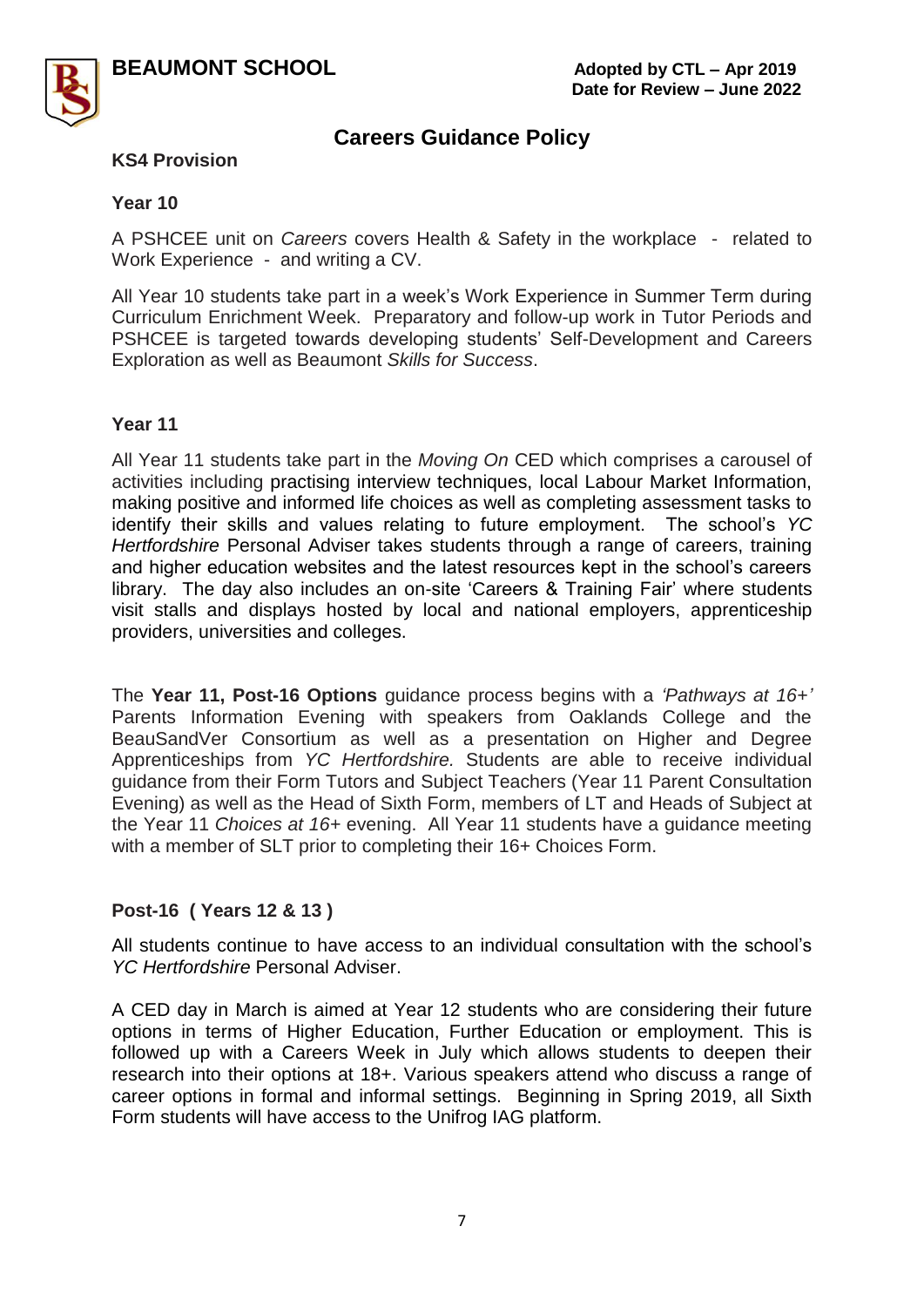

All students also have access to the Beaumont Sixth Form blog, which contains a wealth of detail on career options, including apprenticeships, work placements and structured career development programmes.

#### **Ongoing general guidance:**

- The Careers Library is based within the main School Library and contains a wide range of up-to-date and recommended Careers Guidance texts, including the HEAPS guide to universities and the *Apprenticeships Guide*. The library also has a wide range of guides to individual careers, categorised by type, and current prospectuses from most UK universities.
- The Beaumont School Careers blog is maintained by the Careers Leader and posts a wide range of information relating to careers, training, higher and further education and Labour Market Information (LMI).
- The school has a *YC Hertfordshire* Personal Adviser who sees students in school each week by appointment as well as at weekly, lunchtime "drop-in" sessions. The PA sees all potential NEET students ( at Year 11 and early exit from the Sixth Form ) as well as supporting all College applications and overseeing any Section 40a requirements. Pastoral post-holders take part in an annual *Risk Assessment for Participation Post-16* (RAPP) conference to facilitate targeted support in Years 8 – 13.
- The school maintains close links with Oaklands College, our local FE provider. Open Days and other events are publicised to parents and students and Year 10 and 11 students, highlighted in discussions with the *YC Hertfordshire* PA, are offered bespoke, guided visits to the Oaklands campuses, accompanied by Beaumont staff.
- From September 2019 onwards, access to the Unifrog platform will be given to all students within the school, commencing in the upper school.